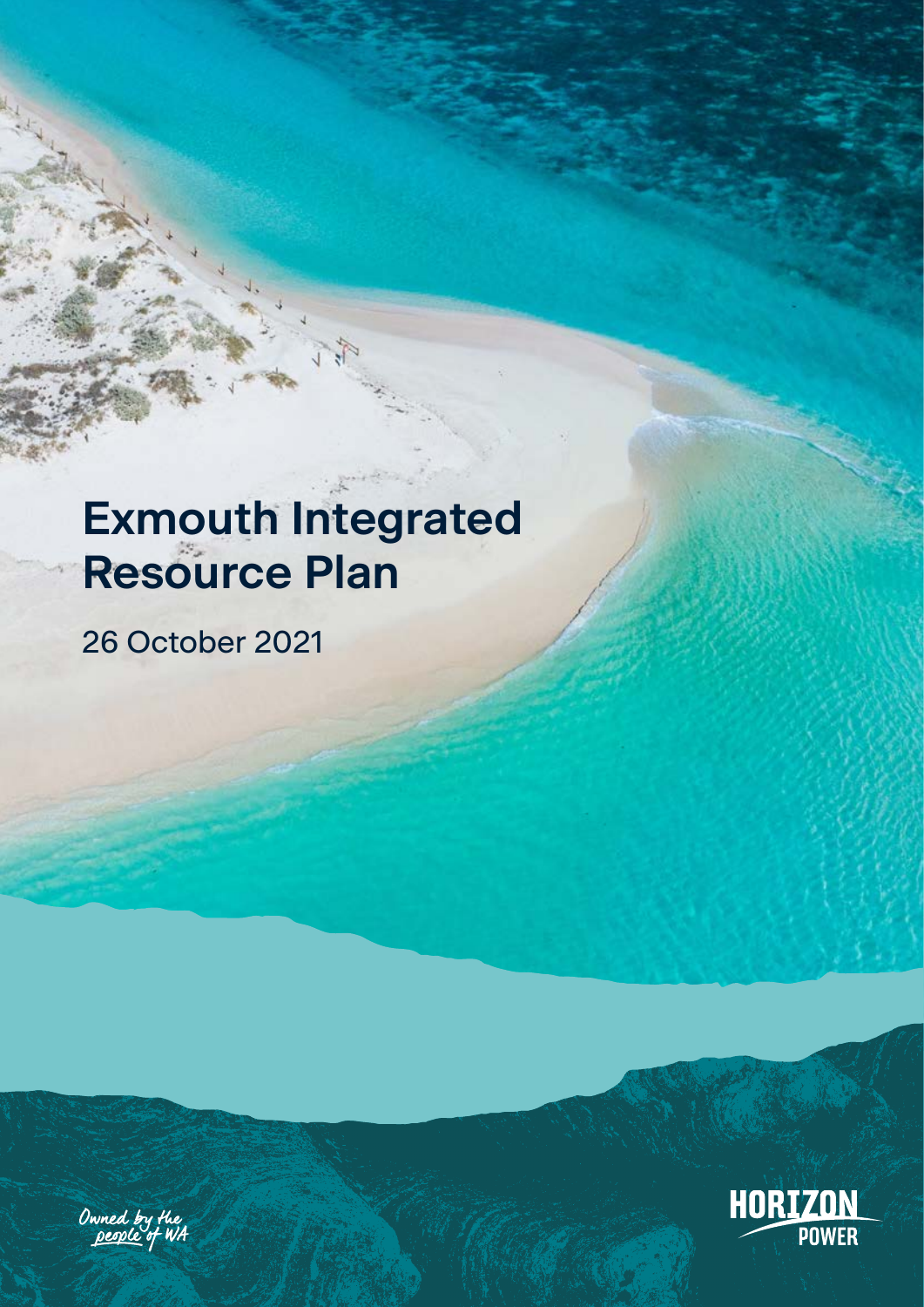# **Exmouth Integrated Resource Planning**

Exmouth has led the Integrated Resource Planning (IRP) process for Horizon Power as our first town engaged for this new transformative approach to planning long-term energy solutions for regional Western Australia. IRP is a public process where Horizon Power works with communities and stakeholders to explore energy options to shape the future energy system. The IRP process puts engagement with communities at the forefront of delivering major power infrastructure and customer products to ensure solutions are better aligned with the unique characteristics and interests of every community.

Exmouth embraced the IRP process through our community engagement and consultation in October 2020. The feedback, insights and lessons we have learnt through this project have been invaluable to Horizon Power's understanding of Exmouth's future energy system requirements from a community perspective. We look forward to continuing this collaborative way of working.

# **Current Power Supply in Exmouth**

Exmouth Power Station is the only CNG (compressed natural gas) power station in Horizon Power's service areas. It has eight gas generators and two diesel generators with the gas generators used to supply most of the electricity required to meet Exmouth's needs.

The power station is owned by a third party. Horizon Power has a contractual agreement to secure the supply of electricity under a power purchase agreement. Horizon Power's existing agreement with the supplier will be coming to an end.

Gas is trucked to the power station each day. Typically, one gas truck is required each day during winter when the electricity requirement is low, but this typically increases to two or three trucks a day in summer when the electricity requirements are much higher. The power station is highly reliable and hasn't been the cause of any blackouts in the last five years.

- There is a clear desire by the community to move away from the CNG reliance.
- The community sought to understand why renewables were not more prevalent and issues of cost, reliability trade-offs and hosting capacity were discussed.
- The community was pleased with the opportunity to participate and looks forward to continued engagement throughout the planning process.

# **Engaging the Community**

#### **Future Energy System**

The first community engagement session for Exmouth IRP was held at the Exmouth Golf Club on 22 October 2020 and was attended by a diverse mix of representatives from community, government agencies, customers, environmental groups, independent power producer and tourism businesses.

The Horizon Power Future Energy Systems team presented on what IRP means, our purpose, and some of the challenges of integrating more renewables into regional energy grids. We ran small group workshops to better understand community sentiments.

#### **The session identified several key themes important to the Exmouth community:**

- Reflecting its placement in a UNESCO World Heritage site, the community is keen to be seen as a leader in renewable energy.
- The town wants to see increased renewable generation options with solar, wind, batteries or other technology used.
- Energy solutions need to be well considered, including long-term impacts, lifecycle costs and cyclone conditions.
- While there was some discussion on the point, many stakeholders were interested in visible wind or solar to highlight Exmouth as a regional leader in the renewable energy transition.





Across the project we have kept the Exmouth community up to date with project progress by personalised direct email, the July 2021 newsletter, our project website, as well as meetings with stakeholders to progress aspects of the project. In light of the COVID pandemic, we tailored our engagement to provide ongoing channels for communication while in-person engagement needed to be reduced. The ongoing contact has enabled us to update the community and gather additional insights as the project progresses, including seeking feedback on the aesthetics and environmental impact of renewable infrastructure.

#### **Exmouth has a strong and positive environmental culture.**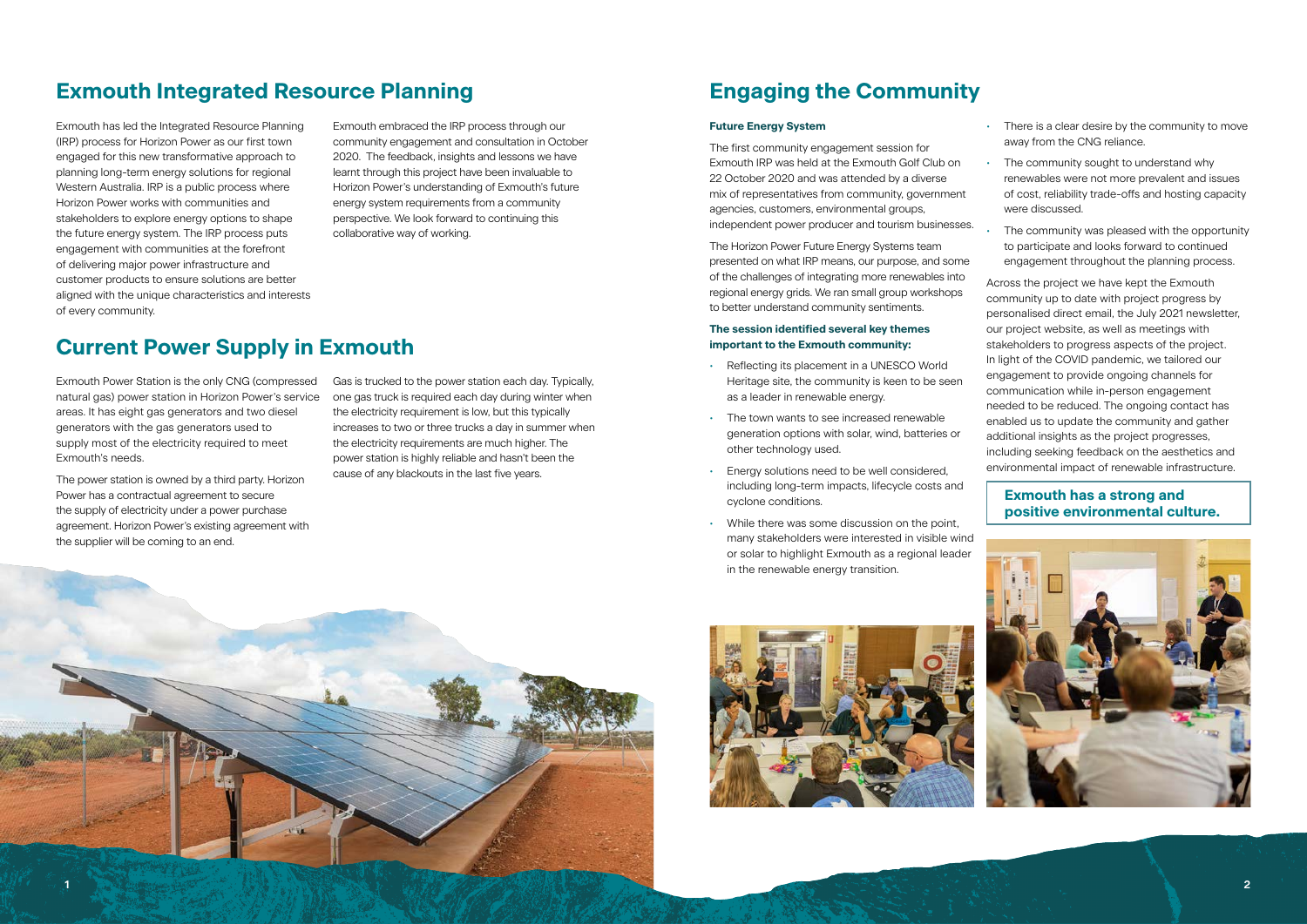

### **Customer Products**

Our Customer Solutions team has been working with Exmouth customers to help us develop innovative products that provide choice, increased access to renewable energy as well as enable customers to meet their future aspirations and energy needs.

The engagement has included customer insight surveys, meetings and interactive workshops that enabled Horizon Power to understand the challenges faced by customers in regional WA. Participants in these sessions represented customers from residential and medium to large business segments and State Government entities. We engaged in these sessions as we believe it is important for us to better understand the diverse goals for renewable energy and storage solutions. Importantly we also need to understand any potential barriers in implementing solutions. Understanding the unique attributes of Exmouth, we consulted extensively with stakeholders who were not direct customers, but whose roles supported the sustainable and economic development in the town. Their feedback provided insight into unique wildlife in the region, tourism, business, community sentiment and climate change.

These valuable insights have guided product development and we are now prioritising the **potential products** into the next stage of investigation. These include:

#### **Community Solar**

*You don't need your own roof to save with solar*

We acknowledge that not everyone is able to install their own rooftop solar, but many people still want to be a part of a cleaner renewable energy future. A solution to help those who can't or don't want the upfront expense of paying for rooftop solar, we have a community solar subscription which still enables you to take full advantage of the value of solar energy to help reduce your energy bills.

#### **Solar Smoothing**

*Smoothing the way for improved access to renewable energy for business*

This 'set and forget' service enables Exmouth businesses to take advantage of renewable energy generation without the substantial upfront expense of purchasing their own battery storage solution. This solution also avoids the ongoing operating and management expenses that a business would typically incur for the life of the battery equipment. For a fixed daily fee this Horizon Power service automatically manages the smoothing and storage of solar generated energy at times of weather fluctuations or system instability. A centralised energy storage solution supports Exmouth's goals for community-driven decarbonisation.

#### **Load Smart**

*Helping to share the load might just take a few minutes* Large organisations are rewarded when they work with us to help balance the energy ecosystem. The more responsive your business can be, the more you'll be rewarded. By shifting or reducing energy consumption for short, planned periods of time, you'll help stabilise costs associated with system peak and provide access to more hosting capacity. We'll even manage it all for you.

#### **Renewable Energy 100**

#### *From zero to energy hero*

Giving more business owners hassle-free access to renewable energy solutions with our zero upfront cost Solar+ service. Lease your Solar+ system through Horizon Power and the payment is simply included in your regular energy bill. We'll make sure all assets are safely installed and regularly maintained using our local, Horizon Power approved contractors. With no up-front cost, there is nothing to stop you from reducing your energy bills. Combine Solar+ with our 80% renewable power station and you'll be consuming 100% zero emissions renewable energy.

# **How Community Feedback Shaped Our Analysis**

We value the community feedback we have received. The project is operating in a complex environment with new technologies, constrained land options and a wide variety of other considerations but we have kept the community voice in view as we shaped the direction of the future energy system. We have used the community feedback in a number of ways including the generation solutions we assessed, the amount of renewable energy in the system, the location of the infrastructure in assessing land options as well as the potential customer products that we could offer.

### **Options Assessed**

As discussed at our first community engagement session, thermal power sources such as gas or diesel are currently needed at least in a secondary capacity, to ensure reliable power supply when renewable energy is not available or during unplanned contingency events.

Following our community engagement session, we took community feedback and worked collaboratively with our business to assess the following for the future energy system:

- Renewable penetration scenarios with key increments of 20%, 40%, 60%, 80% and 100%;
- Which technologies and mixtures of generation would produce the best outcomes across a range of criteria;
- How reliability can be maintained throughout the year with high penetration renewables and in response to unplanned contingency events;
- Solutions that provided flexibility to allow an increase in the future renewable penetration to 100%;
- Asset ownership, operation and maintenance models; and
- Where the infrastructure can be located and how this impacts stakeholders and the broader community.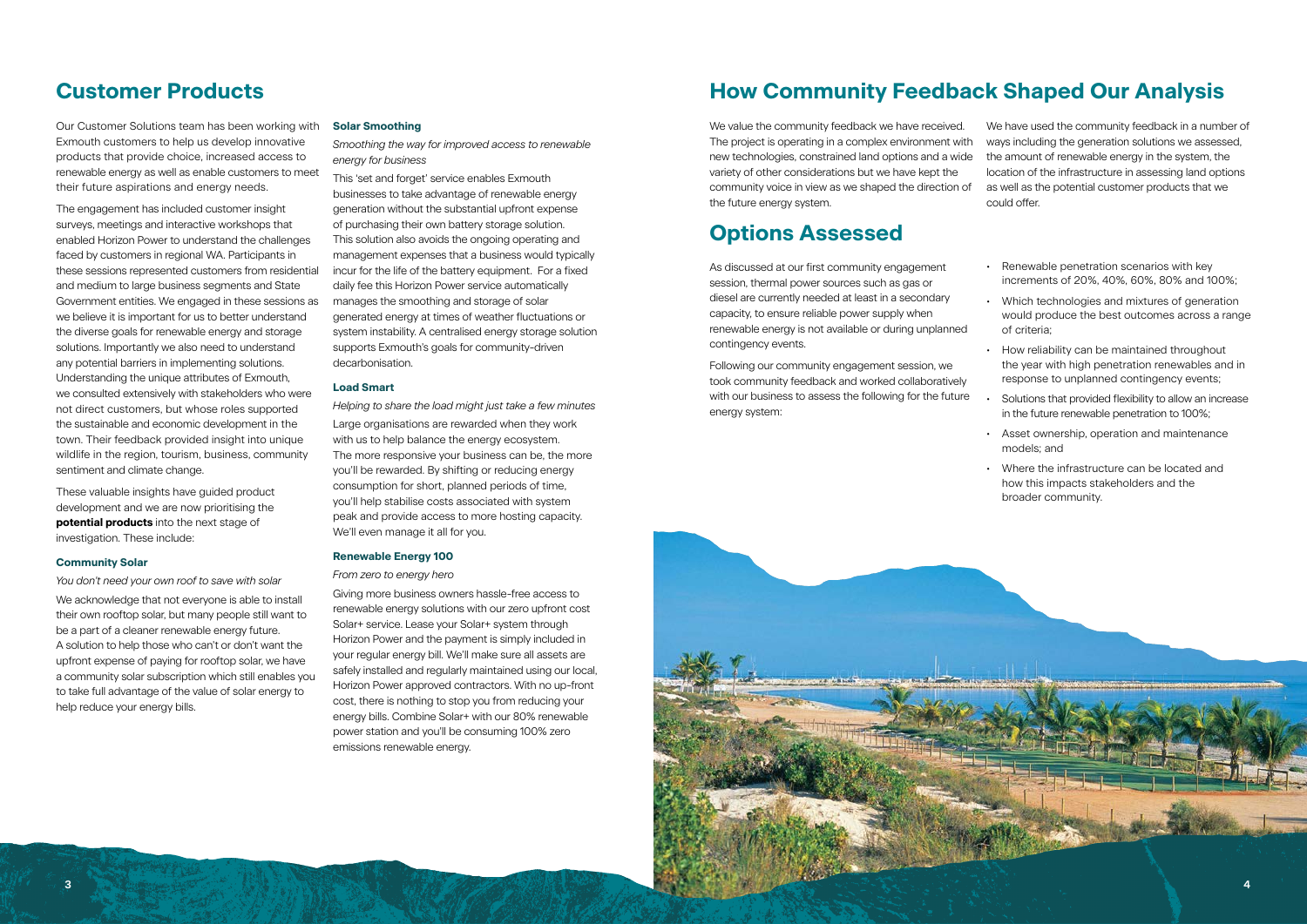

# **Key findings during the process**

The process of analysing options for the Exmouth future energy system has provided significant key insights:

- There is no one right solution to delivering Exmouth's future energy system. There are multiple pathways to get to the same high renewable penetration outcome, with varying pros and cons to every option explored.
- The options analysis and modelling was more time intensive than originally anticipated due to the growing consideration of current and emerging technologies.
- The peak demand in Exmouth varies considerably throughout the seasons, which creates generation optimisation challenges.
- Solar and wind power complement each other well and provide consistent renewable energy over a typical day in Exmouth.
- Wind yield can vary significantly in Exmouth depending on the exact location.
- Exmouth's cyclone category D region has an impact on renewables, such that:
	- There are limited suitable small scale wind turbines that can cater to Exmouth's cyclone rating.
	- Solar farm design and installation needs to be robust enough to endure cyclonic events.

# **Future Energy System from 2024 – 80% Renewables**

Horizon Power will proceed with a high renewable energy system with 80% renewables to be delivered under the new future energy system. This incredible outcome will displace around 9,000 tons of greenhouse gas emissions per annum. Subject to land acquisition and project implementation timelines, the future energy system is scheduled for delivery by mid-2024.

In this phase of the project we can confirm that the future energy system will involve a solar farm and large battery for energy storage as well as thermals to ensure reliable power is always available. The size of the solar array and the battery will be impacted by whether wind is included in the final generation solution. Without wind, a larger solar and battery solution is required with different financial and technical impacts.

As we have openly discussed in our engagements, we have been considering wind as a generation option and received both strong support for and against its inclusion in the future energy system. Additionally, market and engineering information demonstrates that while it comes with challenges, it provides a complementary generation source overnight to the daytime operation of solar.

**Horizon Power will proceed with a high renewable energy system with 80% renewables to be delivered under the new future energy system. This incredible outcome will displace around 9,000 tons of greenhouse gas emissions per annum.**

**There is no one right solution to delivering Exmouth's future energy system. There are multiple pathways to get to the same high penetration outcome.**

- The 80% solution has proven to be optimal for 2024 delivery with cost benefit, technical modelling and market results confirming that a minimum or greater than 80% solution is now viable. However, we believe there is a pathway to achieve 100% renewables in the future.
- Technology readiness is critical to ensuring safe, secure power supply and coordination of energy assets; some products are not yet mature to proceed at this time.
- Higher renewable penetration solutions require significant investment in energy storage solutions such as batteries, which present a significant project expense.
- Large parcels of land are required for high renewable solutions, which pose a significant threat, particularly in Exmouth due to the number of land considerations and constraints. These include location suitability to supporting infrastructure and technical function, visibility and community acceptance, Department of Defence, Town Planning Scheme, environmental, native title and heritage as well as geotechnical and land tenure arrangements.